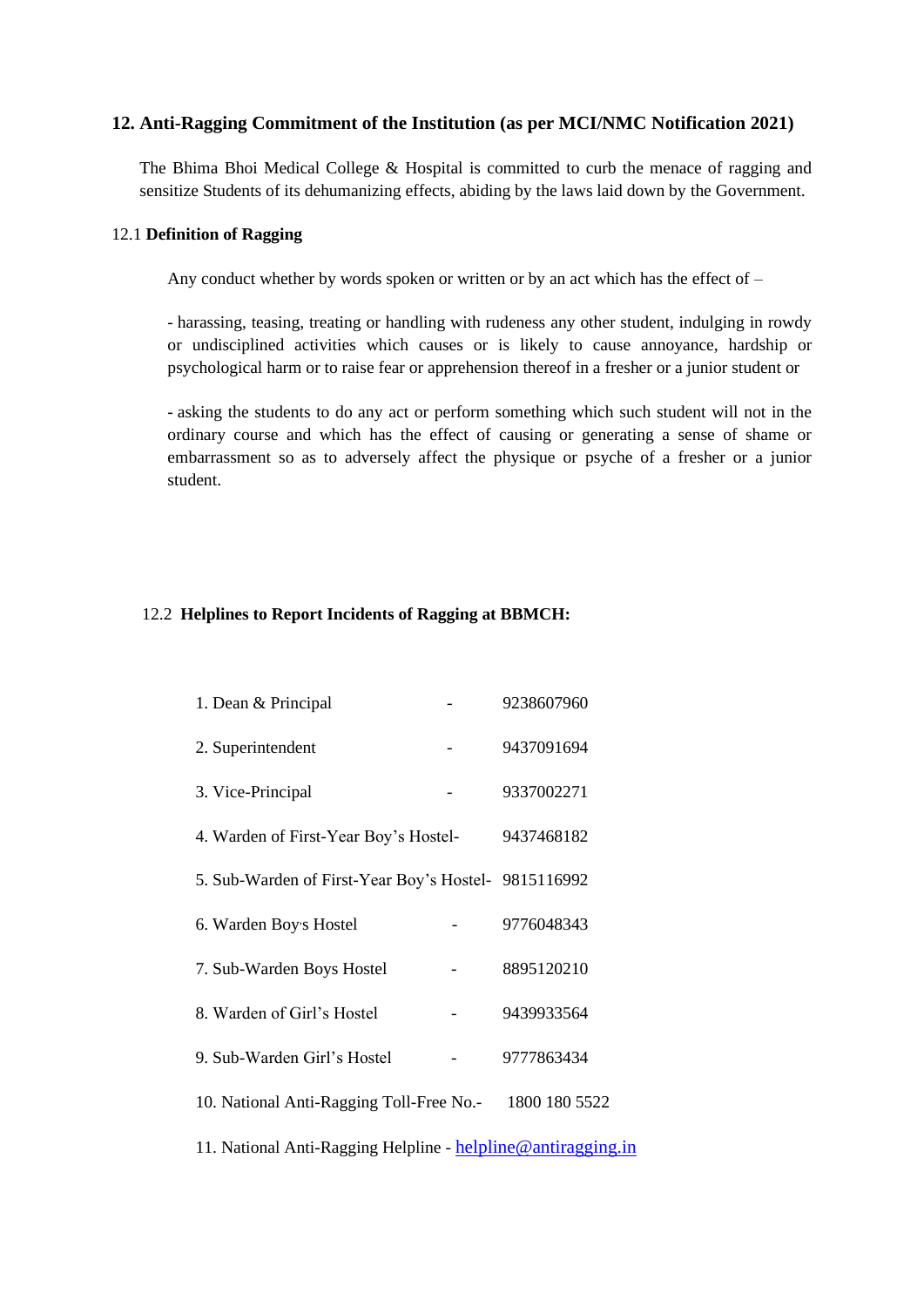### 12.3 **Punishable ingredients of Ragging:-**

-

- 1. Abetment to ragging Criminal conspiracy to rag;
- 2. Unlawful assembly and rioting while ragging;
- 3. Public nuisance created during ragging;
- 4. Violation of decency and morals through ragging;
- 5. Injury to body, causing hurt or grievous hurt;
- 6. Wrongful restraint;
- 7. Wrongful confinement;
- 8. Use of criminal force;
- 9. Assault as well as sexual offenses or even unnatural offenses;
- 10. Extortion;
- 11. Criminal trespass;
- 12. Offences against the property;
- 13. Criminal intimidation;

14. Attempts to commit any or all of the above-mentioned offenses against the victim(s);

- 15. Physical or psychological humiliation.
- 16. All other offenses following from the definition of "Ragging".

## 12.4 **Measures for Prohibition of Ragging**

1. The Medical College/Institution / University shall strictly observe the provisions of the Act of the Central Government and the State Governments, if any, or if enacted and/or for the time being in force, considering ragging as a cognizable offense under the law at par with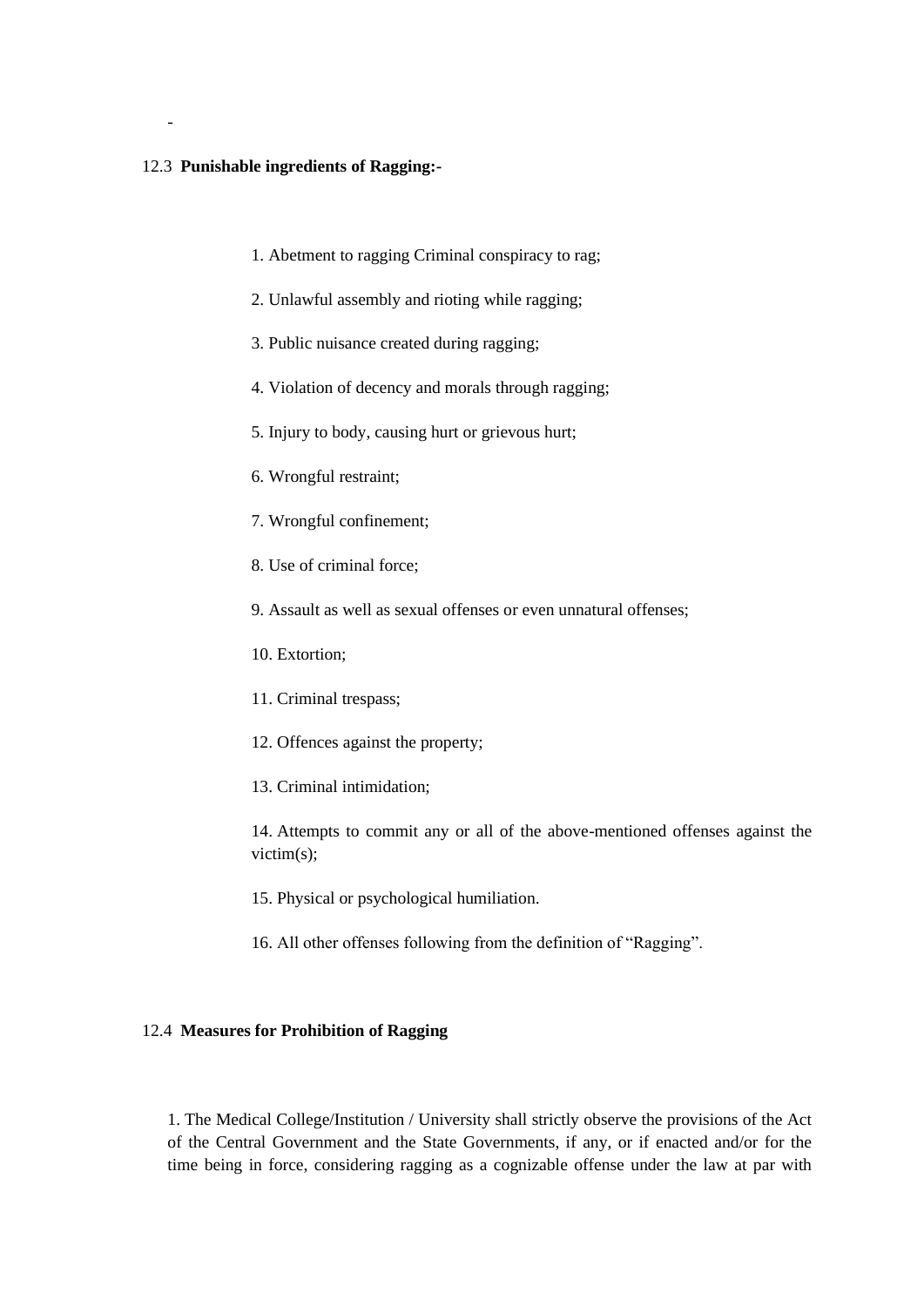rape and other atrocities against women and ill-treatment of persons belonging to the SC/ST and prohibiting ragging in all its forms in all institutions.

2. Ragging in all its forms shall be totally banned in the entire Medical College/Institution / University including its departments, constituent units, all its premises (academic, residential, sports, canteen, etc) whether located within the campus or outside and in all means of transportation of students whether public or private.

3. The Medical College/Institution / University shall take strict action against those found guilty of ragging and/or abetting ragging.

## 12.5 **Measures for Prevention of Ragging at BBMCH:**

1. **The Application Form for Enrolment** will have a Printed Undertaking to be filled up and signed by the Candidate that he/she is aware of the Laws related to Prohibition of Ragging as well as the Punishments when found guilty of the offence, and agrees to abide by them, countersigned by the Parent/Guardian. And that he/she has not been expelled from any other Institution for being found to be guilty of ragging. Such Undertakings are also collected from all the Senior Batches of Students at the time of their admission.

2. **A Student Handbook** is distributed to Freshers at the beginning of each academic session containing the blueprint of prevention of ragging, a detailed contact list for reporting instances, and methods of redressal so that the Fresher need not look up to the Seniors for help and get indebted to them.

3. **A Welcome Meeting** is convened by the Dean & Principal with the Freshers at the commencement of the academic session, in the presence of various functionaries like District Administration, Police Superintendent, Hostel Wardens, Faculties, Student Representatives, and sensitize them regarding the Anti-ragging Commitment of the **Institution** 

4. **A Mentorship Programme** is instituted in the College, appointing one Mentor for 5 Freshers for individual interaction on a daily basis (thro'Whattsapp Group) and Weekly Meetings (at a predetermined time fixed by the Group), for ascertaining the problems/difficulties faced by the Fresher in the Institution and extending necessary help.

5. **The Freshers are instructed** to desist from doing anything against their will, even if ordered by the Seniors, and that they have nothing to fear, as the Institution cares for them and shall not tolerate any atrocities against them. They are encouraged to report incidents of ragging either as victims or as witnesses.

6. **Big Posters** are displayed on all Notice Boards of all Departments, Hostels, and all vulnerable places mentioning the Provisions of the Anti-Ragging Law and Punishments thereof.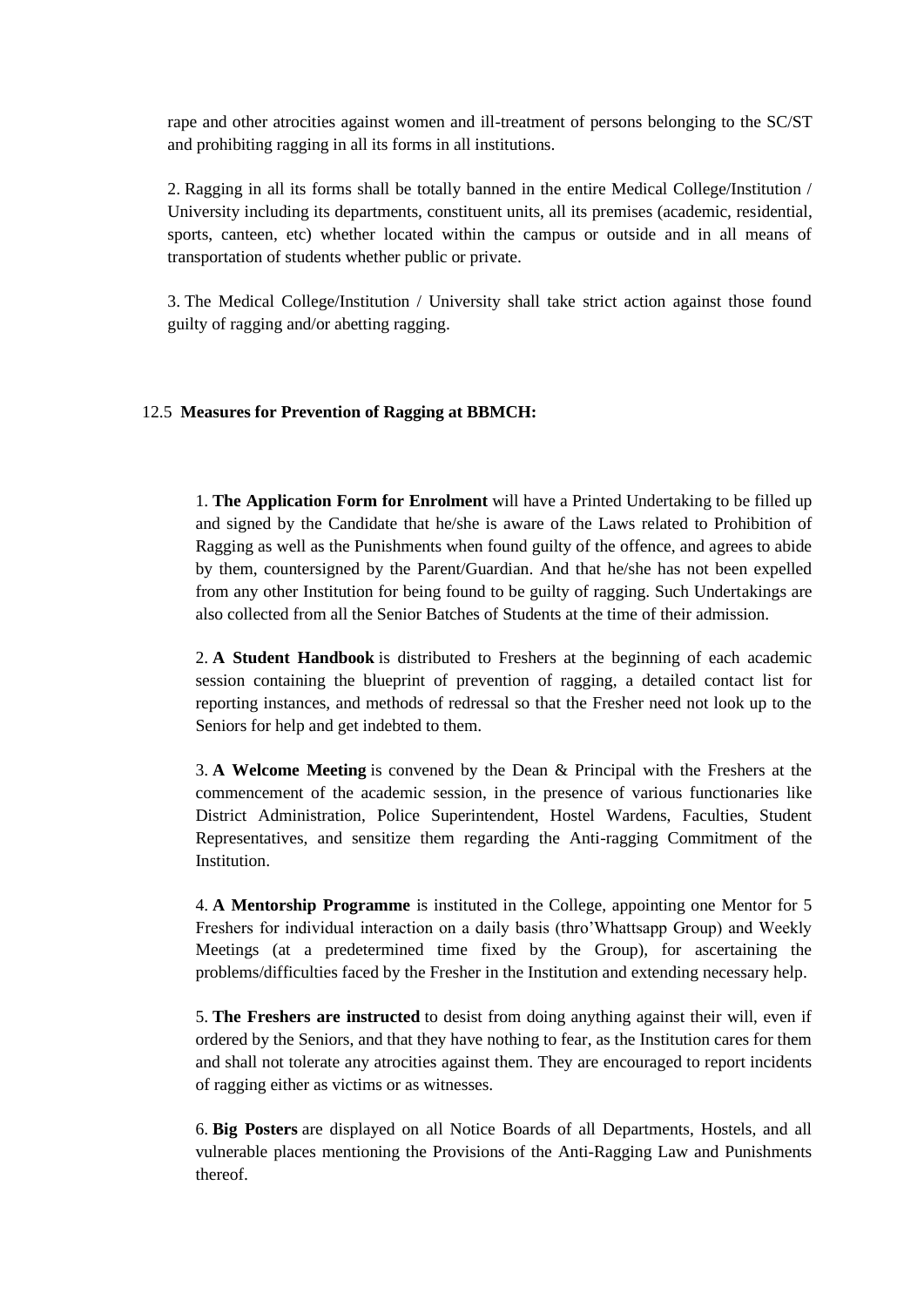7. **Proper Illumination** of all vulnerable places on the Campus is done to identify the perpetrators of the crime.

8. **Suprise Visits** are undertaken to the Rooms of the Hostel where Freshers are lodged, by the Wardens / Squad Members / Mentors on a daily basis in the initial months.

9. **Security** is tightened in the Premises at all vulnerable places to keep watch on all activities involving Freshers.

10. **Policing** at odd hours during the early months of the academic session is instituted.

## 12.6 **Setting up of Committees and Other Measures**

1. **The Anti-Ragging Committee:-** Every institution shall have an Anti-Ragging Committee headed by the Head of the institution and shall consist of representatives of civil and police administration, local media, Non-Government Organizations involved in youth activities, faculty members, parents, students belonging to the freshers' category as well as seniors and non-teaching staff. It shall monitor the Anti Ragging activities in the institution, consider the recommendations of the Anti-Ragging Squad and take appropriate decisions and spell out punishments if found guilty.

2. **The Anti-Ragging Squad:-** The Anti-Ragging Squad shall be nominated by the Head of the institution with such representation as considered necessary and shall exclusively consist of members belonging to the various sections of the campus community. The Squad shall have vigil, oversight, and patrolling functions. It shall be kept mobile, alert, and active at all times and shall be empowered to inspect places of potential ragging and make surprise raids on hostels and other hot spots. The Squad shall investigate incidents of ragging and make recommendations to the Anti-Ragging Committee and shall work under the overall guidance of the Anti-Ragging Committee.

3. **Regular and Periodic Psychological Counselling and Orientation** for students shall be arranged in the Medical College/Institution /University shall arrange for (for fresher's separately, as well as jointly with seniors) by professional counsellors during the first three months of the new academic year. This shall be done at the institution and department/ course levels. Parents and teachers shall also be involved in such sessions

4. **Full-Time Warden** shall be appointed as per the eligibility criteria laid down for the post reflecting both the command and control aspects of maintaining discipline, as well as the softer skills of counselling and communicating with the youth outside the classroom situations. Wardens shall be accessible at all hours and shall be provided with mobile phones and the details of their telephone numbers must be widely publicized. Similarly, the telephone numbers of the other important functionaries - Heads of institutions, faculty members, members of the anti-ragging committees, district and sub-divisional authorities, and state authorities where relevant, should also be widely disseminated for the needy to get in touch or seek help in emergencies. The institution shall review and suitably enhance the powers and perquisites of Wardens and authorities in curbing the menace of ragging.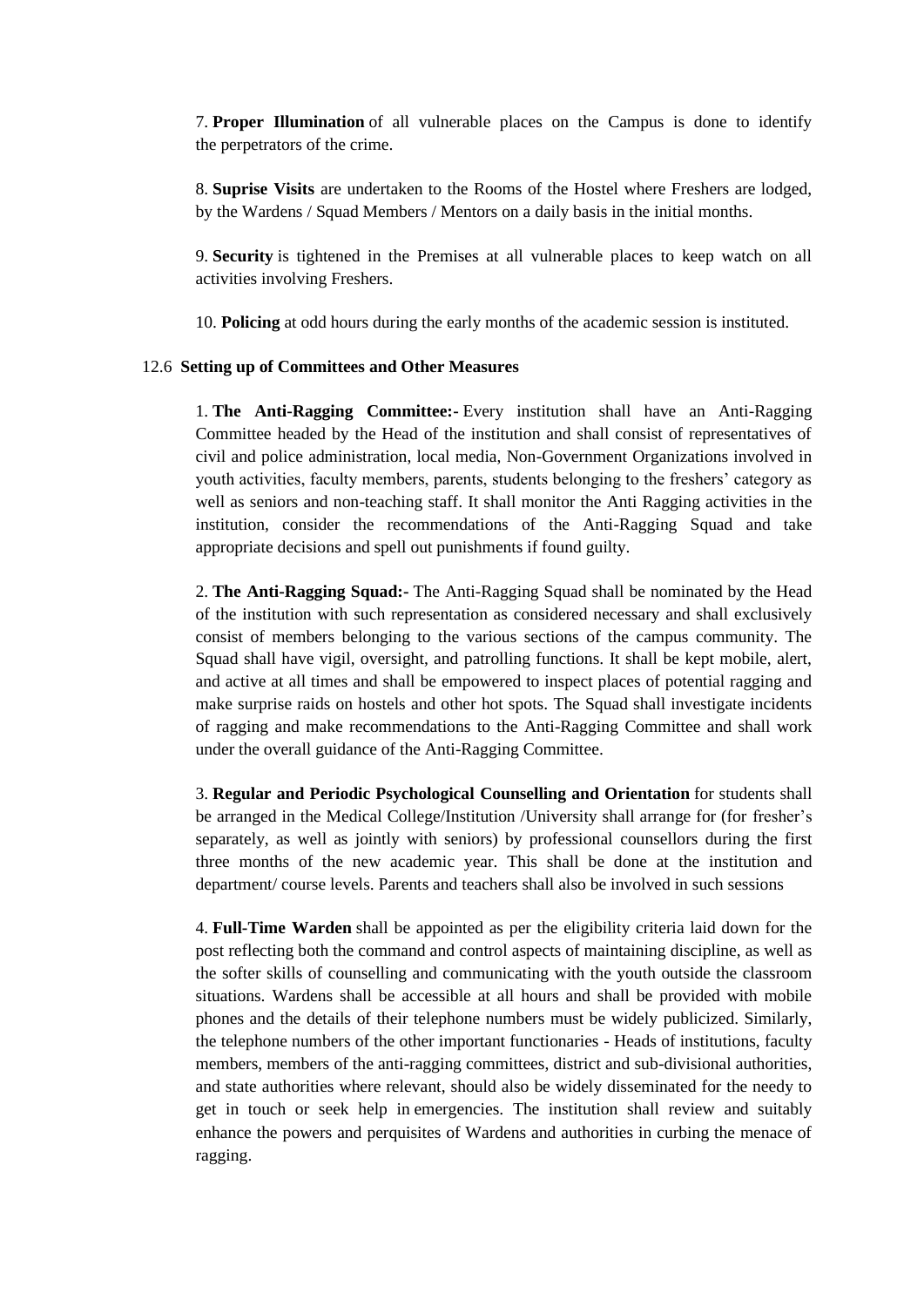5. **Separate Hostel Block** shall lodge the Fresher's wherever possible, and where such facilities are not available, the college/institution shall ensure that seniors' access to freshers' accommodation is strictly monitored by wardens, security guards, and college staff.

6. **Employees of the Canteens/Mess** shall be given necessary instructions to keep around the clock vigil against ragging on the hostel premises and to report the incidents of ragging to the college authorities if any, as ragging takes place mostly in the hostels after the classes are over in the college. It is seen, that college canteens and hostel messes are also places where ragging often takes place.

7. **The Security Personnel** posted in hostels shall be under the direct control of the Wardens and assessed by them.

8. **The Head of the Institution** shall take immediate action on receipt of the recommendations of the Ant-Ragging Squad. He/ She shall also take action suo motu if the circumstances so warrant.

9. **Freshers** who do not report the incidents of ragging either as victims or as witnesses shall also be punished suitably. The burden of proof shall lie on the perpetrator of ragging and not on the victim.

10. **Anonymous Random Surveys** shall be conducted across the 1st year batch of students (freshers) every fortnight during the first three months of the academic year to verify and cross-check whether the campus is indeed free of ragging or not.

11. **The institution shall file an FIR** with the police / local authorities whenever a case of ragging is reported, but continue with its own inquiry and other measures without waiting for action on the part of the police/ local authorities. Remedial action shall be initiated and completed within one week of the incident itself.

12. **The Migration/Transfer Certificate** issued to the student by the Medical College/Institution/University shall have an entry, apart from those relating to general conduct and behaviour, whether the student has been punished for the offense of committing or abetting ragging, or not, as also whether the student has displayed persistent violent or aggressive behaviour or any inclination to harm others.

Preventing or acting against ragging shall be the collective responsibility of all levels and sections of authorities or functionaries in the Medical College/Institution /University, including faculty, and not merely that of the specific body/ committee constituted for prevention of ragging.

### 12.7 **Awardable Punishments.**